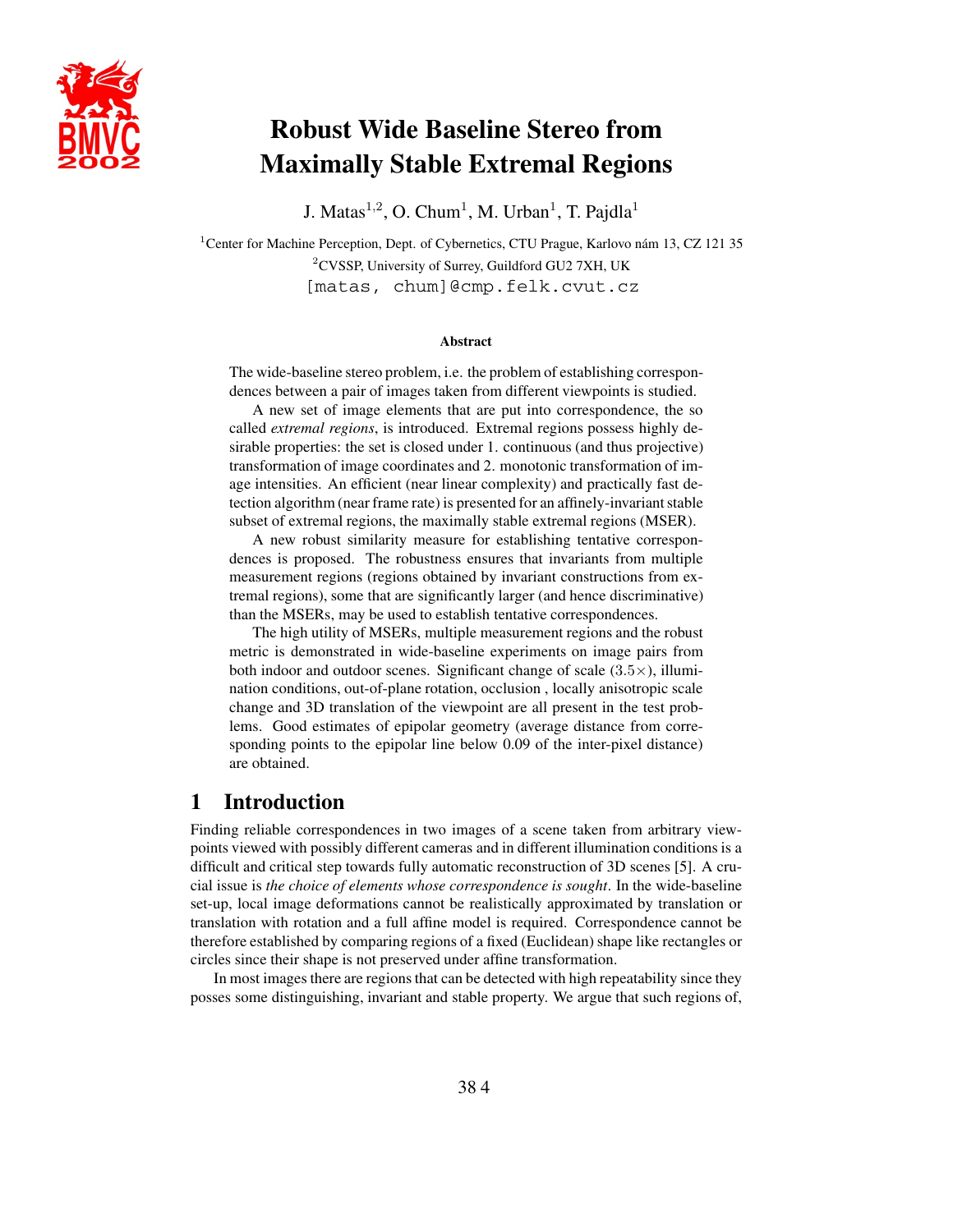

in general, data-dependent shape, called *distinguished regions* (DRs) in the paper, may serve as the elements to be put into correspondence either in stereo matching or object recognition.

The first contribution of the paper is the introduction of a new set of distinguished regions, the so called *extremal regions*. Extremal regions have two desirable properties. The set is closed under continuous (and thus perspective) transformation of image coordinates and, secondly, it is closed under monotonic transformation of image intensities. An efficient (near linear complexity) and practically fast detection algorithm is presented for an affinely-invariant stable subset of extremal regions, the maximally stable extremal regions (MSER). Robustness of a particular type of DR depends on the image data and must be tested experimentally. Successful wide-baseline experiments on indoor and outdoor datasets presented in Section 4 demonstrate the potential of MSERs.

Reliable extraction of a manageable number of potentially corresponding image elements is a necessary but certainly not a sufficient prerequisite for successful wide-baseline matching. With two sets of distinguished regions, the matching problem can be posed as a search in the correspondence space [3]. Forming a complete bipartite graph on the two sets of DRs and searching for a globally consistent subset of correspondences is clearly out of question for computational reasons. Recently, a whole class of stereo matching and object recognition algorithms with common structure has emerged [9, 15, 1, 16, 2, 13, 7, 6]. These methods exploit *local invariant descriptors* to limit the number of tentative correspondences. Important design decisions at this stage include: 1. the choice of measurement regions, i.e. the parts of the image on which invariants are computed, 2. the method of selecting tentative correspondences given the invariant description and 3. the choice of invariants.

Typically, distinguished regions or their scaled version serve as measurement regions and tentative correspondences are established by comparing invariants using Mahalanobis distance [10, 16, 11]. As a second novelty of the presented approach, a robust similarity measure for establishing tentative correspondences is proposed to replace the Mahalanobis distance. The robustness of the proposed similarity measure allows us to use invariants from a collection of measurement regions, even some that are much larger than the associated distinguished region. Measurements from large regions are either very discriminative (it is very unlikely that two large parts of the image are identical) or completely wrong (e.g. if orientation or depth discontinuity becomes part of the region). The former helps establishing reliable tentative (local) correspondences, the influence of the latter is limited due to the robustness of the approach.

Finding epipolar geometry consistent with the largest number of tentative (local) correspondences is the final step of all wide-baseline algorithms. RANSAC has been by far the most widely adopted method since [14]. The presented algorithm takes novel steps to increase the number of matched regions and the precision of the epipolar geometry. The rough epipolar geometry estimated from tentative correspondences is used to guide the search for further region matches. It restricts location to epipolar lines and provides an estimate of affine mapping between corresponding regions. This mapping allows the use of correlation to filter out mismatches. The process significantly increases precision of the EG estimate; the final average inlier distance-from-epipolar-line is below 0.1 pixel. For details see Section 3.

**Related work.** Since the influential paper by Schmid and Mohr [11] many image matching and wide-baseline stereo algorithms have been proposed, most commonly using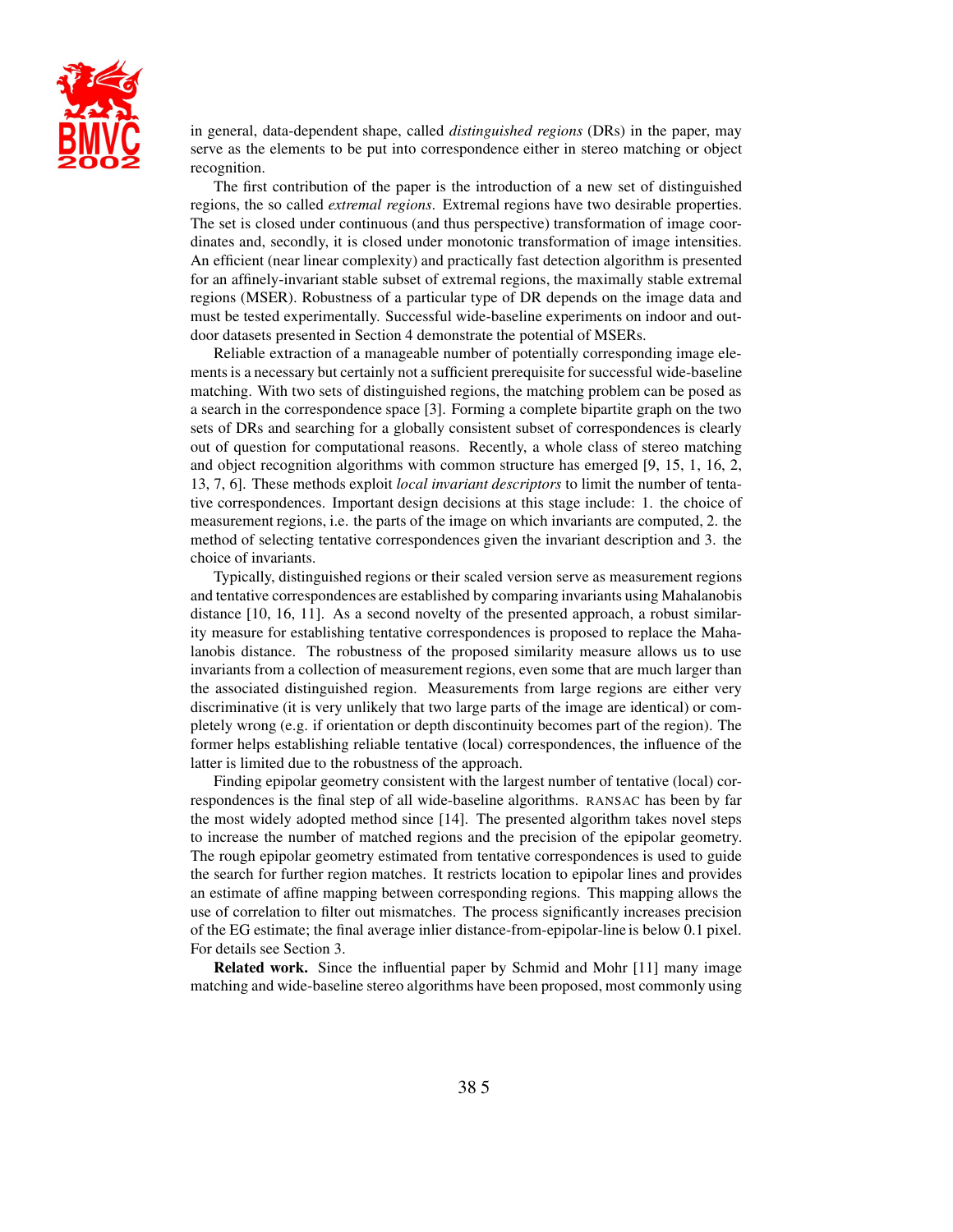

**Image** I is a mapping  $I: \mathcal{D} \subset \mathbb{Z}^2 \to \mathcal{S}$ . Extremal regions are well defined on images if:

- 1. S is totally ordered, i.e. reflexive, antisymmetric and transitive binary relation  $\leq$ exists. In this paper only  $S = \{0, 1, \ldots, 255\}$  is considered, but extremal regions can be defined on e.g. real-valued images ( $S = R$ ).
- 2. An adjacency (neighbourhood) relation  $A \subset \mathcal{D} \times \mathcal{D}$  is defined. In this paper 4-neighbourhoods are used, i.e.  $p, q \in \mathcal{D}$  are adjacent  $(pAq)$  iff  $\sum_{i=1}^{d} |p_i - q_i| \leq 1$ .

**Region** Q is a contiguous subset of D, i.e. for each  $p, q \in Q$  there is a sequence  $p, a_1, a_2, \ldots, a_n, q$  and  $pAa_1, a_iAa_{i+1}, a_nAq$ .

**(Outer) Region Boundary**  $\partial \mathcal{Q} = \{q \in \mathcal{D} \setminus \mathcal{Q} : \exists p \in \mathcal{Q} : qAp\}$ , i.e. the boundary  $\partial \mathcal{Q}$  of  $Q$  is the set of pixels being adjacent to at least one pixel of  $Q$  but not belonging to  $Q$ .

**Extremal Region**  $Q \subset D$  is a region such that for all  $p \in Q, q \in \partial Q : I(p) > I(q)$ (maximum intensity region) or  $I(p) < I(q)$  (minimum intensity region).

**Maximally Stable Extremal Region (MSER).** Let  $\mathcal{Q}_1, \ldots, \mathcal{Q}_{i-1}, \mathcal{Q}_i, \ldots$  be a sequence of nested extremal regions, i.e.  $Q_i \subset Q_{i+1}$ . Extremal region  $Q_{i^*}$  is maximally stable iff  $q(i) = |Q_{i+\Delta} \setminus Q_{i-\Delta}|/|Q_i|$  has a local minimum at  $i^*$  (|.| denotes cardinality).  $\Delta \in S$ <br>is a parameter of the method is a parameter of the method.

Table 1: **Definitions** used in Section 2

Harris interest points as distinguished regions. Tell and Carlsson [13] proposed a method where line segments connecting Harris interest points form measurement regions. The measurements are characterised by scale invariant Fourier coefficients. The Harris interest detector is stable over a range of scales, but defines no scale or affine invariant measurement region. Baumberg [1] applied an iterative scheme originally proposed by Lindeberg and Garding to associate affine-invariant measurement regions with Harris interest points. In [7], Mikolajczyk and Schmid show that a scale-invariant MR can be found around Harris interest points. In [9], Pritchett and Zisserman form groups of line segments and estimate local homographies using parallelograms as measurement regions. Tuytelaars and Van Gool introduced two new classes of affine-invariant distinguished regions, one based on local intensity extrema [16] the other using point and curve features [15]. In the latter approach, DRs are characterised by measurements from inside an ellipse, constructed in an affine invariant manner. Lowe [6] describes the 'Scale Invariant Feature Transform' approach which produces a scale and orientation-invariant characterisation of interest points.

The rest of the paper is structured as follows. Maximally Stable Extremal Regions are defined and their detection algorithm is described in Section 2. In Section 3, details of a novel robust matching algorithm are given. Experimental results on outdoor and indoor images taken with an uncalibrated camera are presented in Section 4. Presented experiments are summarized and the contributions of the paper are reviewed in Section 5.

# **2 Maximally Stable Extremal Regions**

In this section, we introduce a new type of image elements useful in wide-baseline matching — the *Maximally Stable Extremal Regions*. The regions are defined solely by an extremal property of the intensity function in the region and on its outer boundary.

The concept can be explained informally as follows. Imagine all possible thresholdings of a gray-level image I. We will refer to the pixels below a threshold as 'black' and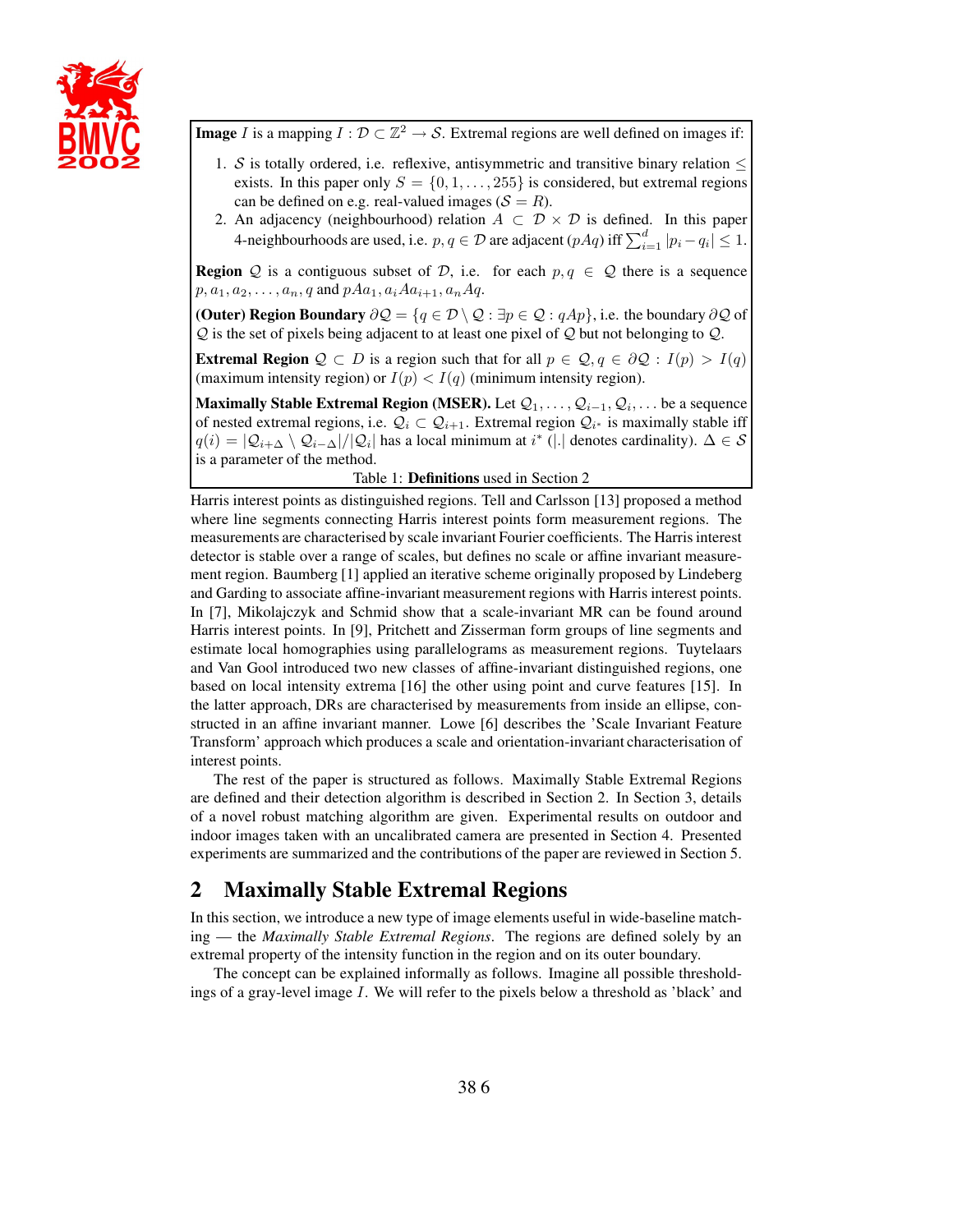

to those above or equal as 'white'. If we were shown a movie of thresholded images  $I_t$ , with frame  $t$  corresponding to threshold  $t$ , we would see first a white image. Subsequently black spots corresponding to local intensity minima will appear and grow. At some point regions corresponding to two local minima will merge. Finally, the last image will be black. The set of all connected components of all frames of the movie is the set of all maximal regions; minimal regions could be obtained by inverting the intensity of I and running the same process. The formal definition of the MSER concept and the necessary auxiliary definitions are given in Table 1.

In many images, local binarization is stable over a large range of thresholds in certain regions. Such regions are of interest since they posses the following properties:

- **Invariance to affine transformation of image intensities.**
- **Covariance to adjacency preserving** (continuous) transformation  $T : \mathcal{D} \to \mathcal{D}$  on the image domain.
- **Stability**, since only extremal regions whose support is virtually unchanged over a range of thresholds is selected.
- **Multi-scale detection.** Since no smoothing is involved, both very fine and very large structure is detected.
- The set of all extremal regions can be **enumerated in**  $O(n \log \log n)$ , where *n* is the number of pixels in the image.

Enumeration of extremal regions proceeds as follows. First, pixels are sorted by intensity. The computational complexity of this step is  $\mathcal{O}(n)$  if the range of image values S is small, e.g. the typical  $\{0,\ldots,255\}$ , since the sort can be implemented as BINSORT [12]. After sorting, pixels are placed in the image (either in decreasing or increasing order) and the list of connected components and their areas is maintained using the efficient unionfind algorithm [12]. The complexity of our union-find implementation is  $\mathcal{O}(n \log \log n)$ , i.e. almost linear<sup>1</sup>. Importantly, the algorithm is very fast in practice. The MSER detection takes only 0.14 seconds on a Linux PC with the Athlon XP 1600+ processor for an 530x350 image ( $n = 185500$ ).

The process produces a data structure storing the area of each connected component as a function of intensity. A merge of two components is viewed as termination of existence of the smaller component and an insertion of all pixels of the smaller component into the larger one. Finally, intensity levels that are local minima of the rate of change of the area function are selected as thresholds producing maximally stable extremal regions. In the output, each MSER is represented by position of a local intensity minimum (or maximum) and a threshold.

**Notes**. The structure of the above algorithm and of an efficient **watershed algorithm** [17] is essentially identical. However, the structure of the *output* of the two algorithms is different. The watershed is a partitioning of D, i.e. a set of regions  $\mathcal{R}_i : \bigcup \mathcal{R}_i = D \mathcal{R} \cdot \bigcap \mathcal{R}_i \cdot \bigcap \mathcal{R}_i = D \mathcal{R}$ .  $D, \mathcal{R}_i \cap \mathcal{R}_k = \emptyset$ . In watershed computation, focus is on the thresholds where regions merge (and two watersheds touch). Such threshold are of little interest here, since they are highly unstable – after merge, the region area jumps. In MSER detection, we seek a range of thresholds that leaves the watershed basin effectively unchanged. Detection of MSER is also related to **thresholding**. Every extremal region is a connected component of a

<sup>&</sup>lt;sup>1</sup>even faster (but more complex) connected component algorithms exist with  $O(n\alpha(n))$  complexity, where  $\alpha$  is the inverse Ackerman function;  $\alpha(n) \leq 4$  for all practical n.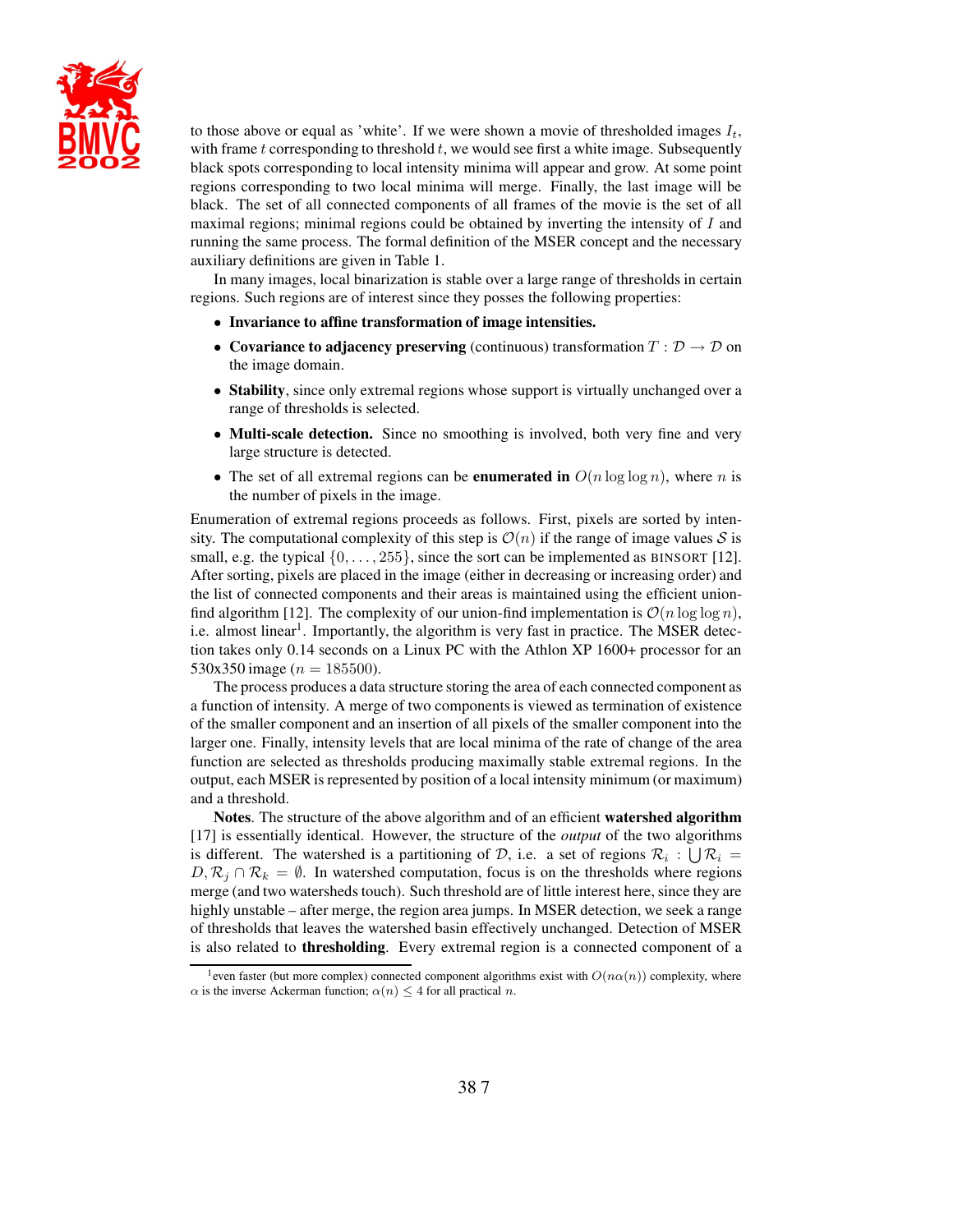

thresholded image. However, no global or 'optimal' threshold is sought, all thresholds are tested and the stability of the connected components evaluated. The output of the MSER detector is not a binarized image. For some parts of the image, multiple stable thresholds exist and a system of nested subsets is output in this case. Finally we remark that MSERs can be defined on any image (even high-dimensional) whose pixel values are from a totally ordered set.

# **3 The proposed robust wide-baseline algorithm**

**Distinguished region detection.** As a first step, the DRs are detected - the MSERs computed on the intensity image (MSER+) and on the inverted image (MSER-).

**Measurement regions.** A measurement region of arbitrary size may be associated with each DR, if the construction is affine-covariant. Smaller measurement regions are both more likely to satisfy the planarity condition and not to cross a discontinuity in depth or orientation. On the other hand, small regions are less discriminative, i. e. they are much less likely to be unique. Increasing the size of a measurement region carries the risk of including parts of background that are completely different in the two images considered. Clearly, the optimal size of a MR depends on the scene content and it is different for each DR. In [16], Tuytelaars at al. double the elliptical DR to increase discriminability, while keeping the probability of crossing object boundaries at an acceptable level.

In the proposed algorithm, measurement regions are selected at multiple scales: the DR itself, 1.5, 2 and 3 times scaled convex hull of the DR. Since matching is accomplished in a robust manner, we benefit from the increase of distinctiveness of large regions without being severely affected by clutter or non-planarity of the DR's pre-image. This is a novelty of our approach. Commonly, Mahalanobis distance has been used in MR matching. However, the non-robustness of this metric means that matching may fail because of a single corrupted measurement (this happened in the experiments reported below).

**Invariant description.** In all experiments, rotational invariants (based on complex moments) were used after applying a transformation that diagonalises the regions covariance matrix of the DR. In combination, this is an affinely-invariant procedure. Combination of rotational and affinely invariant generalised colour moments [8] gave a similar result. On their own, these affine invariants failed on problems with a large scale change.

**Robust matching.** A measurement taken from an almost planar patch of the scene with stable invariant description will be referred to as a 'good measurement'. Unstable measurements or those computed on non-planar surfaces or at discontinuities in depth or orientation will be referred to as 'corrupted measurements'.

The robust similarity is computed as follows. For each measurement  $M_A^i$  on region A, k regions  $B_1, \ldots, B_k$  from the other image with the corresponding i-th measurement  $M_{B_1}^i, \ldots, M_{B_k}^i$  nearest to  $M_A^i$  are found and a vote is cast suggesting correspondence of A and each of  $B_1, \ldots, B_k$ .

Votes are summed over all measurements. In the current implementation 216 invariants at each scale, i.e. a total of 864 measurements are used ( $i \in [1, 864]$ ). The DRs with the largest number of votes are the candidates for tentative correspondences. Experimentally, we found that  $k$  set to 1% of the number of regions gives good results.

Probabilistic analysis of the likelihood of the success of the procedure is not simple, since the distribution of invariants and their noise is image-dependent. We therefore only suppose that corrupted measurements spread their votes randomly, not conspiring to create a high score and that good measurements are more likely to vote for correct matches.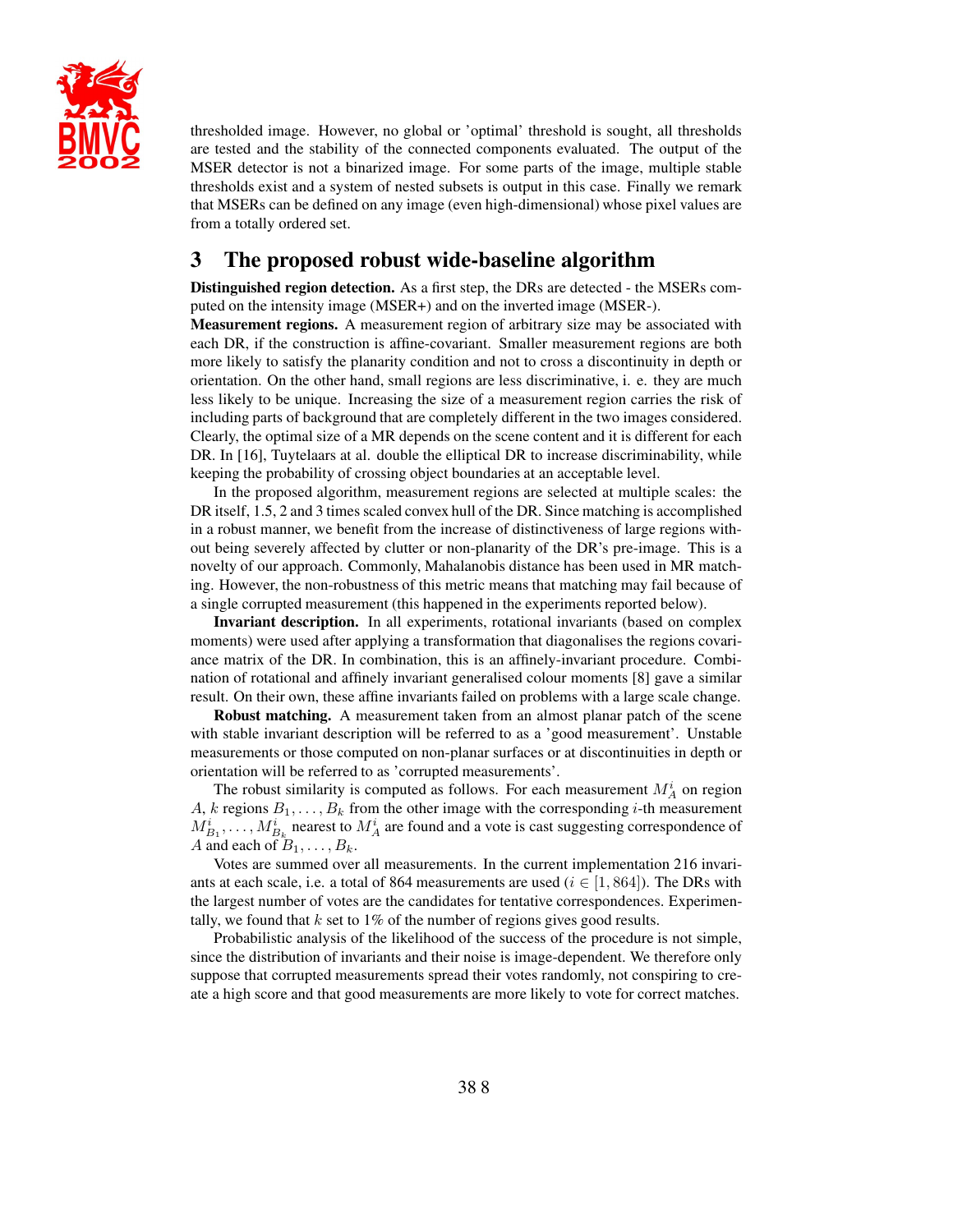



Figure 1: BOOKSHELF: Estimated epipolar geometry on indoor scene with significant scale change. In the cutouts the change in the resolution of detected DRs is clearly visible.

**Tentative correspondences using correlation.** Invariant description is used as a preliminary test. The final selection of tentative correspondences is based on correlation. First transformations that diagonalise the covariance matrix of the DRs are applied. The resulting circular regions are correlated (for all relative rotations). This procedure is done efficiently in polar coordinates for different sizes of circles.

Rough **epipolar geometry** (EG) is estimated by applying RANSAC to the centers of gravity of DRs. Subsequently, the precision of the EG estimate is significantly improved by the following process. First, an affine transformation between pairs of potentially corresponding DRs, i.e. the DRs consistent with the rough EG, is computed. Correspondence of covariance matrices defines an affine transformation up to a rotation. The rotation is determined from epipolar lines. Next, DR correspondences are pruned and only those with correlation of their transformed images above a threshold are selected. In the next step, RANSAC is applied again, but this time with a very narrow threshold. The final improvement of the EG is achieved by adding to RANSAC inliers DR pairs whose convex hull centres are EG-consistent. Commonly, DRs differ in minute differences that render their centres of gravity inconsistent with the fine EG, but the centers of the convex hulls are precise enough. The precision of the final EG, estimated linearly by the eight point algorithm (without bundle adjustment or radial distortion correction) is surprisingly high. The average distance of inliers from epipolar line is below 0.1 pixel, see Table 3.

# **4 Experiments**

The following experiments were conducted:

**Bookshelf**, (Fig. 1). The BOOKSHELF scene tests performance under a very large scale change. The corresponding DRs in the left view are confined only to a small part of the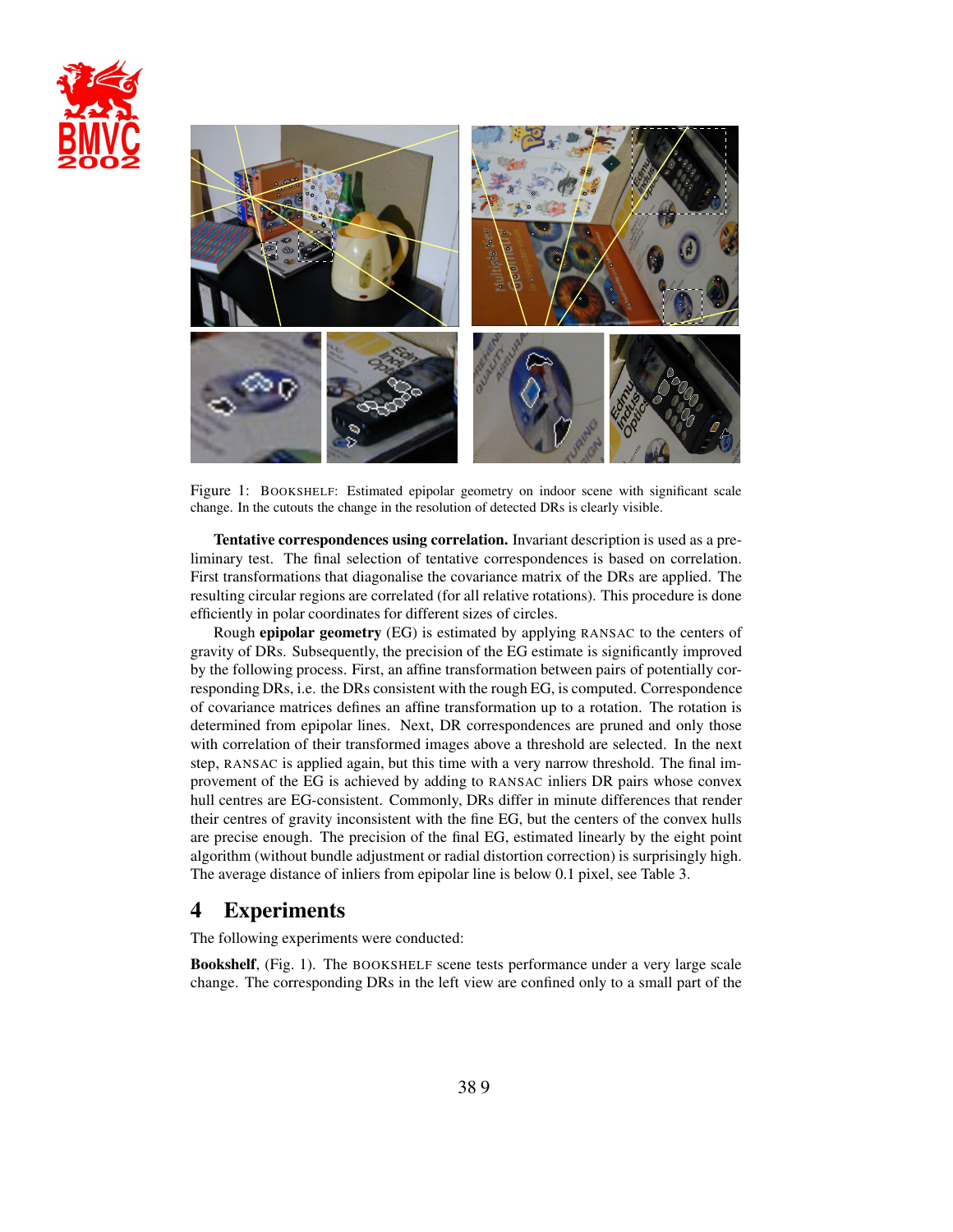



Figure 2: VALBONNE: Estimated epipolar geometry and points associated to the matched regions are shown in the first row. Cutouts in the second row show matched bricks.

image since the rest of the scene is not visible in the second view. Different resolution of detected features is evident in the close-up. **Valbonne**, (Fig. 2). This outdoor scene has been analysed in the literature [10, 9]. Repetitive patterns such as bricks are present. The part of the scene visible in both views covers a small fraction of the image.

| number of:   | <b>MSER-</b>      | $MSER +$                    | TC. |
|--------------|-------------------|-----------------------------|-----|
| Bookshelf    | $511 \times 908$  | $\overline{3}49 \times 488$ | 85  |
| Valbonne     | $906 \times 1012$ | $761 \times 950$            | 49  |
| Wash         | $1026 \times 714$ | $\overline{5}42 \times 448$ | 171 |
| Kampa        | $1015 \times 914$ | $659 \times 652$            | 303 |
| Cyl. Box     | $1043 \times 627$ | $\overline{788} \times 39$  | 63  |
| <b>Shout</b> | $298 \times 348$  | $80 \times 93$              | 151 |

Table 2: Number of DRs detected in images. The number of tentative correspondences is given in the TC column.

**Wash**, (Fig. 3). Results on this image set have been presented in [16]. The camera undergoes significant translation and rotation. The ordering constraint is notably violated, objects appear on different backgrounds.

**Kampa**, (Fig. 4), is an example of an urban outdoor scene. A relatively large fraction of the images is covered by changing sky. Repeating windows made matching difficult.

**Cylindrical Box**, (Fig. 5, top and bottom left), shows a metal box on a textured floor. The regions matched on the box demonstrate performance on a non-planar surface. A significant change of illumination and a strong specular reflection is present in the second image that was taken with a flash (this strongly decreases the number of MSER +).

**Shout**, (Fig. 5, bottom right). This scene has been used in [16]. Since the spectral power distribution of the illumination and the position of light sources is significantly different, we included the test to demonstrate performance in variable illumination conditions.

Results are summarized in Tables 2 and 3. Table 2 shows the number of detected DRs in the left  $\times$  right images for both types of the DRs (MSER- and MSER+). The number of tentative correspondences is given in the last column of Table 2. Table 3 shows the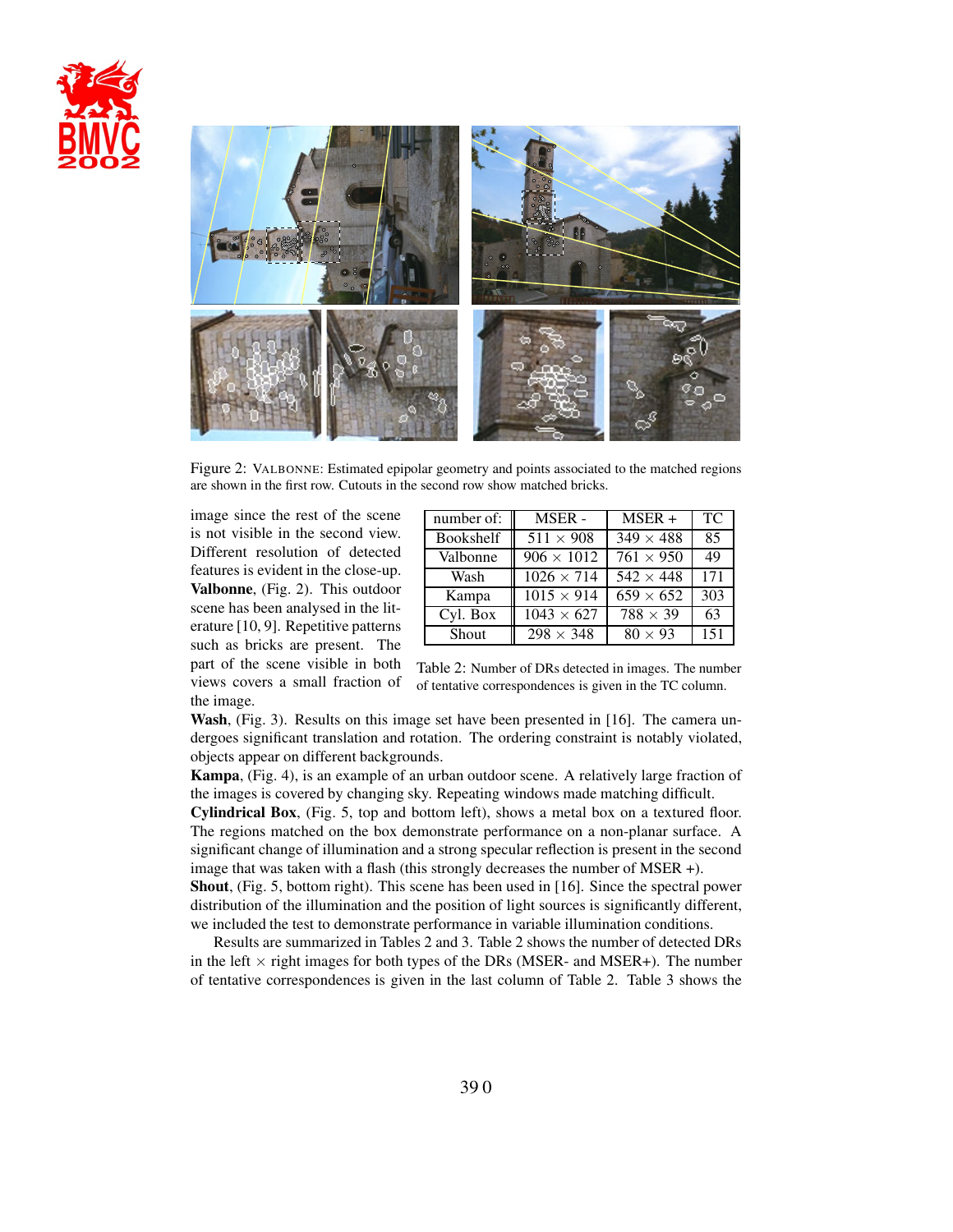



Figure 3: WASH: Epipolar geometry and dense matched regions with fully affine distortion.

|                  | TC  | rough EG | rough $d_{\perp}$ | $EG + corr$ | fine EG | fine $d_{\perp}$ | miss |
|------------------|-----|----------|-------------------|-------------|---------|------------------|------|
| <b>Bookshelf</b> | 85  | 25       | 0.48              | 151         | 63      | 0.09             |      |
| Valbonne         | 49  | 27       | 0.17              | 180         | 82      | 0.08             |      |
| Wash             | 171 | 42       | 0.34              | 220         | 86      | 0.08             |      |
| Kampa            | 303 | 78       | 0.34              | 422         | 185     | 0.08             |      |
| Cyl. Box         | 63  | 23       | 0.15              | 102         | 67      | 0.09             |      |
| Shout            | 151 | 44       | 0.43              | 220         | 86      | 0.08             |      |

Table 3: Experimental results. For details see the text, at the beginning of Section 4.

number of correspondences established in different stages of the algorithm. Column 'TC' repeats the number of tentative correspondences. Column 'rough EG' displays the number of tentative correspondences consistent with the rough estimate of the epipolar geometry. The ratio of 'TC' and 'rough EG' determines the speed of the RANSAC algorithm. The column headed 'EG + corr' gives the number of correspondences consistent with rough EG that passed the correlation test. Notice that the numbers are much higher than those in the 'rough EG' column. The final number of correspondences is given in the penultimate column 'fine EG'. Average distances from epipolar lines are presented in columns 'rough  $d_{\perp}$ ' and 'fine  $d_{\perp}$ '. We can see, that the precision of the estimated epipolar geometry is very high, much higher than the precision of the rough EG. The last column shows the number of mismatches (found manually).

# **5 Conclusions**

In the paper, a new method for wide-baseline matching was proposed. The three main novelties are: the introduction of MSERs, robust matching of local features and the use of multiple scaled measurement regions.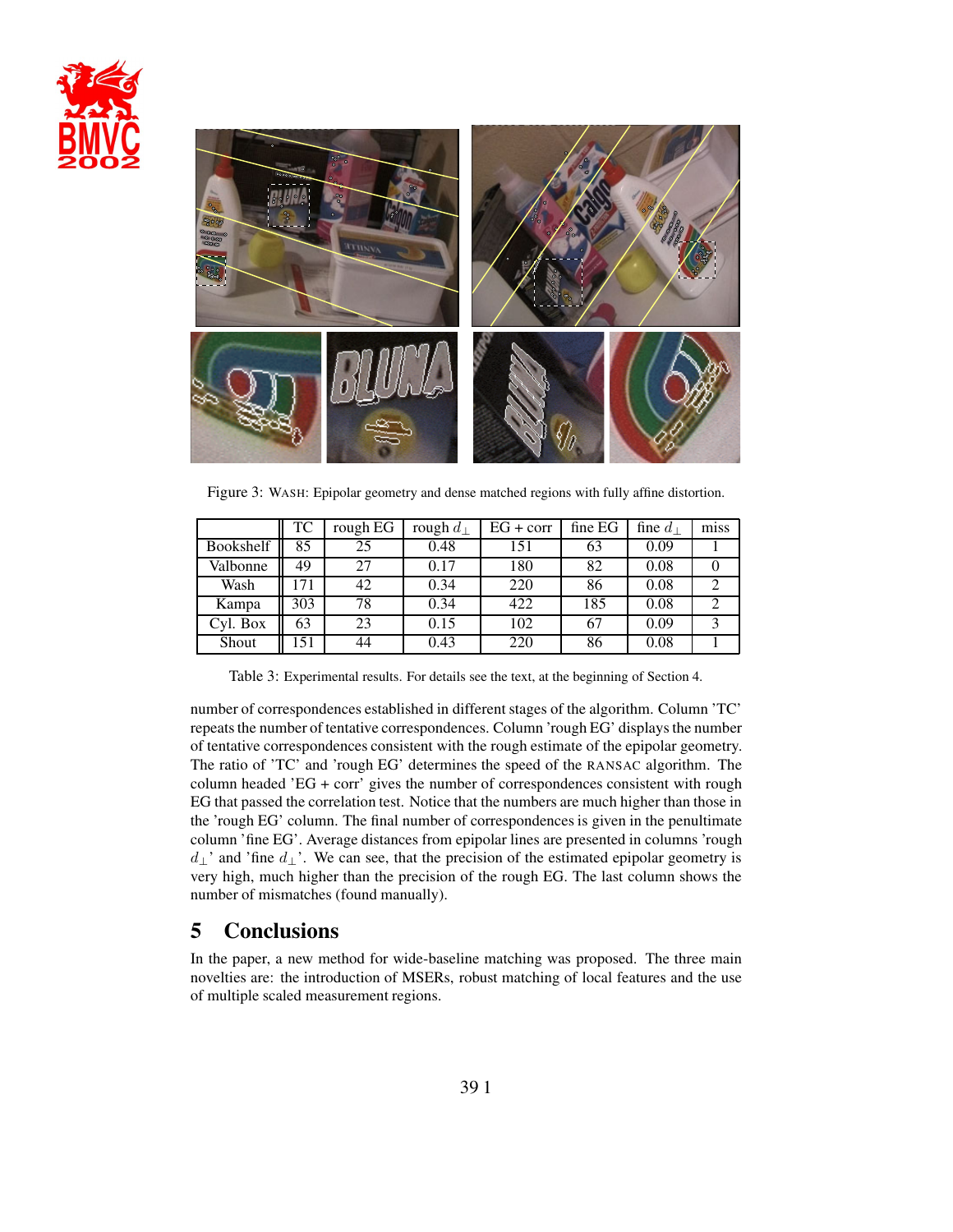



Figure 4: Estimated EG on an outdoor scene.

The MSERs are sets of image elements, closed under the affine transformation of image coordinates and invariant to affine transformation of intensity. An efficient (near linear complexity) and practically fast detection algorithm was presented. The stability and high utility of MSERs was demonstrated experimentally. Another novelty of the approach is the use of a *robust similarity measure* for establishing tentative correspondences. Due to the robustness, we were able to consider invariants from *multiple measurement regions*, even some that were significantly larger (and hence probably discriminative) than the associated MSER.

Good estimates of epipolar geometry were obtained on challenging wide-baseline problems with the robustified matching algorithm operating on the output produced by the MSER detector. The average distance from corresponding points to the epipolar line was below 0.09 of the inter-pixel distance. Significant change of scale  $(3.5\times)$ , illumination conditions, out-of-plane rotation, occlusion , locally anisotropic scale change and 3D translation of the viewpoint are all present in the test problems. Test images included both outdoor and indoor scenes, some already used in published work.

In future work, we intend to proceed towards fully automatic projective reconstruction of the 3D scene, which requires computing projective reconstruction and dense matching. Secondly, we will investigate properties of robust similarity measures and their selection based on statistical properties of the data.

# **References**

- [1] A. Baumberg. Reliable feature matching across widely separated views. In *CVPR00*, pages I:774–781, 2000.
- [2] Y. Dufournaud, C. Schmid, and R. Horaud. Matching images with different resolutions. In *CVPR00*, pages I:612–618, 2000.
- [3] W. Eric L. Grimson. *Object Recognition*. MIT Press, 1990.
- [4] R. Hartley. In defence of the 8-point algorithm. In *ICCV95*, pages 1064–1070, 1995.
- [5] R. Hartley and A. Zisserman. *Multiple View Geometry in Computer Vision*. Cambridge University Press, Cambridge, UK, 2000.
- [6] D.G. Lowe. Object recognition from local scale-invariant features. In *ICCV99*, pages 1150– 1157, 1999.
- [7] K. Mikolajczyk and C. Schmid. Indexing based on scale invariant interest points. In *Eighth Int. Conference on Computer Vision (Vancouver, Canada)*, 2001.